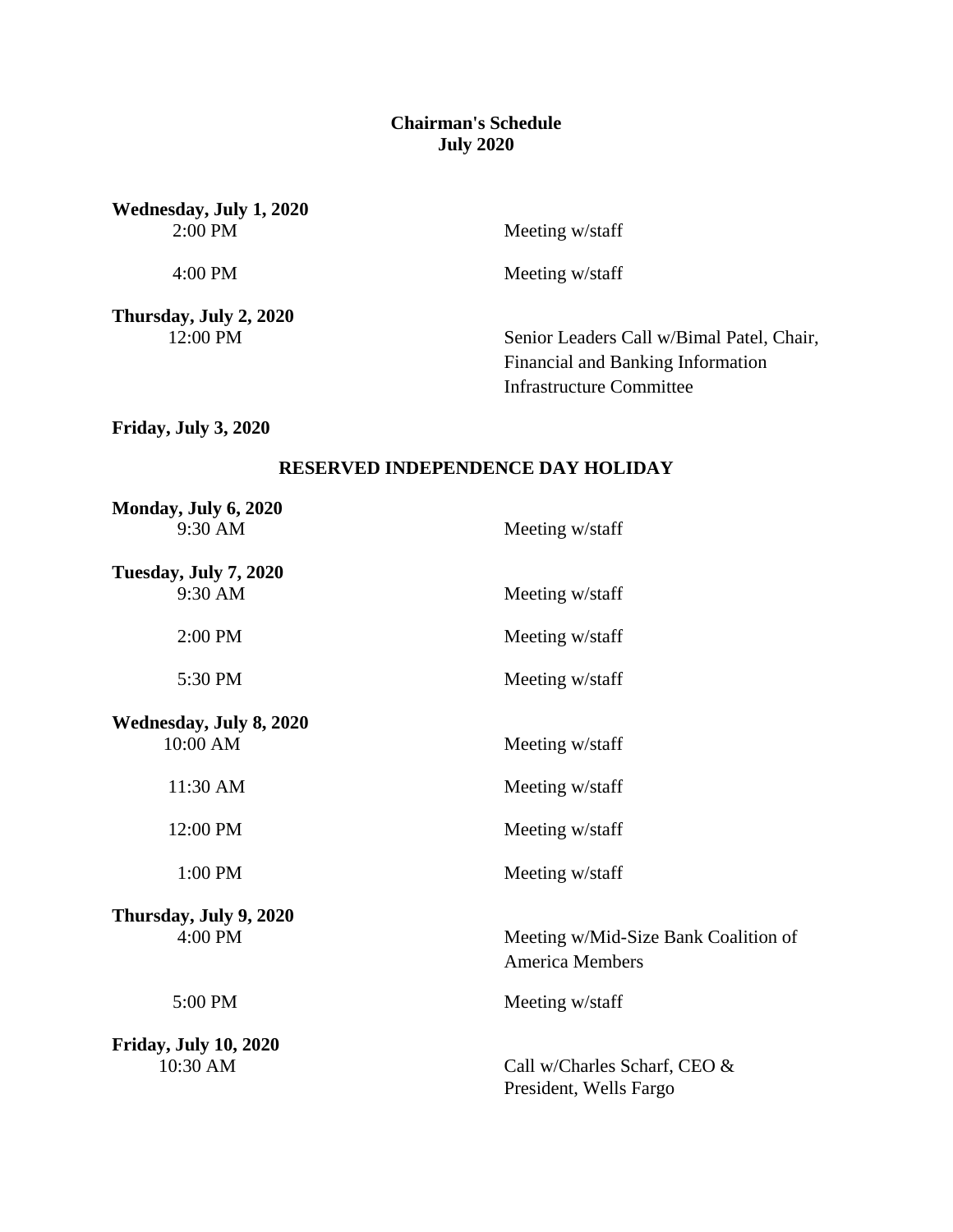| 11:00 AM                                    | Meeting w/staff                                                                                                                                                                     |
|---------------------------------------------|-------------------------------------------------------------------------------------------------------------------------------------------------------------------------------------|
| 11:30 AM                                    | Call w/Mark Calabria, Director, and<br>John Roscoe, Chief of Staff,<br><b>Federal Housing Finance Agency</b>                                                                        |
| 12:30 PM                                    | Meeting w/Brian Brooks, Acting<br>Comptroller of the Currency, Office of the<br>Comptroller of Currency (OCC) and Randal<br>Quarles, Vice Chair, Federal Reserve Board<br>(FRB)     |
| <b>Monday, July 13, 2020</b>                |                                                                                                                                                                                     |
| 9:30 AM                                     | Meeting w/staff                                                                                                                                                                     |
| 2:00 PM                                     | Conference call w/Rev. Everett Bell, Board<br>Treasurer, Dr. Charles Dorsey, Director, and<br>Mr. Stephen Sugarman, Senior Advisor &<br>Chief Counsel, National Diversity Coalition |
| 4:00 PM                                     | Meeting w/staff                                                                                                                                                                     |
| <b>Tuesday, July 14, 2020</b>               |                                                                                                                                                                                     |
| 10:30 AM                                    | Meeting w/staff                                                                                                                                                                     |
| 11:30 AM                                    | Meeting w/staff                                                                                                                                                                     |
| 11:40 AM                                    | Call w/Brian Brooks, Acting Comptroller of<br>the Currency, OCC                                                                                                                     |
| 12:30 PM                                    | <b>Financial Stability Oversight Council</b><br><b>Principals Meeting</b>                                                                                                           |
| 3:30 PM                                     | Meeting w/staff                                                                                                                                                                     |
| 4:30 PM                                     | Meeting w/staff                                                                                                                                                                     |
| 5:00 PM                                     | Call w/James Gorman, Chairman &<br>CEO, Morgan Stanley                                                                                                                              |
| 6:00 PM                                     | Call w/John Hope Bryant, Founder,<br>Chairman & CEO, Operation HOPE                                                                                                                 |
| <b>Wednesday, July 15, 2020</b><br>10:00 AM | Meeting w/staff                                                                                                                                                                     |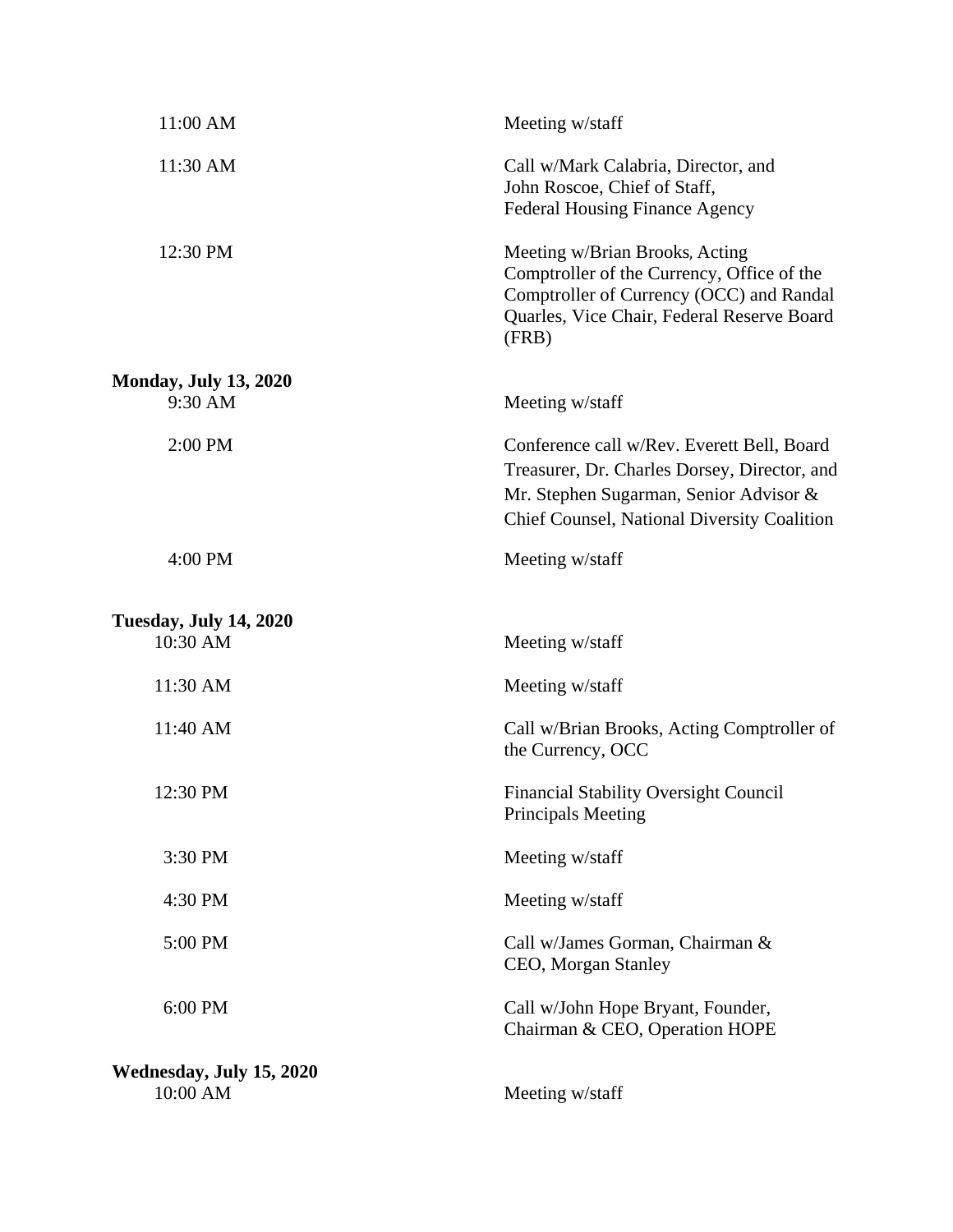| 11:30 AM                                 | Call w/Martin Gruenberg, Director, FDIC                                                                                                      |
|------------------------------------------|----------------------------------------------------------------------------------------------------------------------------------------------|
| 2:00 PM                                  | Meeting w/staff                                                                                                                              |
| Thursday, July 16, 2020<br>3:00 PM       | Interagency call w/Randal Quarles,<br>Vice Chair, FRB and Brian Brooks, Acting<br>Comptroller of the Currency, OCC                           |
| <b>Friday, July 17, 2020</b><br>11:00 AM | Fireside chat w/Jo Ann Barefoot,<br>CEO & Cofounder, Alliance for<br><b>Innovative Regulation</b>                                            |
| 12:00 PM                                 | Meeting w/staff                                                                                                                              |
| <b>Monday, July 20, 2020</b><br>9:30 AM  | Meeting w/staff                                                                                                                              |
| 2:30 PM                                  | Meeting w/staff                                                                                                                              |
| 4:00 PM                                  | Call w/Richard Jones, Chair, Financial<br><b>Accounting Standards Board and Kathleen</b><br>Casey, Chair, Financial Accounting<br>Foundation |
| 4:45 PM                                  | Meeting w/staff                                                                                                                              |
| <b>Tuesday, July 21, 2020</b><br>9:30 AM | Meeting w/staff                                                                                                                              |
| 10:15 AM                                 | Call w/Congressman Blaine Luetkemeyer                                                                                                        |
| 11:30 AM                                 | Call with Brian Brooks, Acting Comptroller<br>of the Currency, OCC                                                                           |
| 2:00 PM                                  | Meeting w/staff                                                                                                                              |
| 4:30 PM                                  | Meeting w/staff                                                                                                                              |
| Wednesday, July 22, 2020<br>10:00 AM     | Technology Test for Bank Secrecy Act<br>Meeting                                                                                              |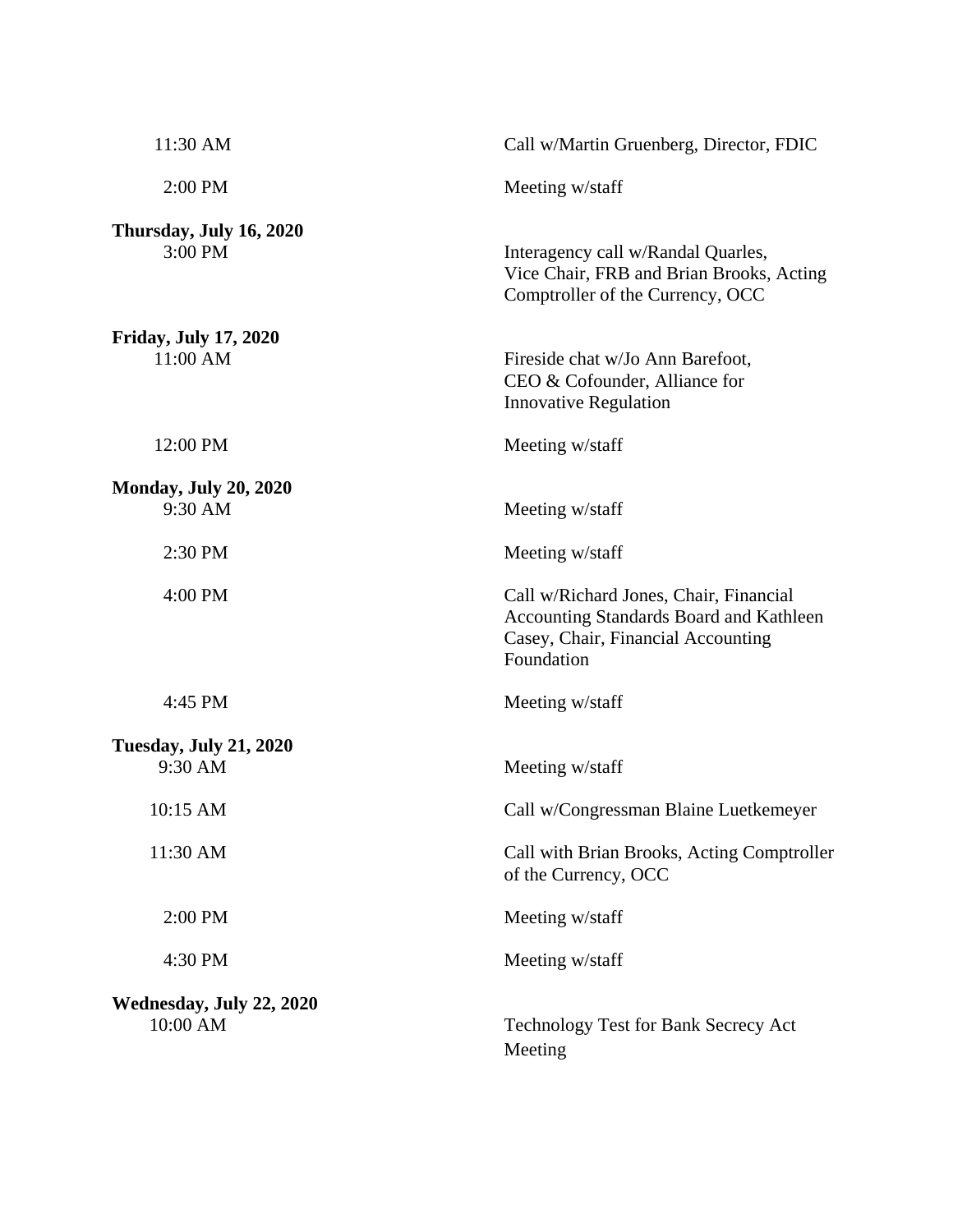| 11:30 AM                                | 2020 European Union - United States<br>Symposium Panel w/Sam Woods, Deputy<br>Governor, Bank Of England; Mark Van Der<br>Weide, General Counsel, FRB; and Jean<br>Lemierre, Chairman, BNP Paribas                                   |
|-----------------------------------------|-------------------------------------------------------------------------------------------------------------------------------------------------------------------------------------------------------------------------------------|
| 3:00 PM                                 | Fireside Chat w/ Professor Cornelius<br>Hurley, Director, Online Lending Policy<br>Institute                                                                                                                                        |
| Thursday, July 23, 2020<br>11:00 AM     | Meeting w/staff                                                                                                                                                                                                                     |
| 2:00 PM                                 | Meeting w/staff                                                                                                                                                                                                                     |
| 3:30 PM                                 | Meeting w/staff                                                                                                                                                                                                                     |
| 4:30 PM                                 | Meeting w/staff                                                                                                                                                                                                                     |
| <b>Friday, July 24, 2020</b><br>9:00 AM | <b>Presidential Working Group</b><br>Conference Call                                                                                                                                                                                |
| 10:00 AM                                | Meeting w/staff                                                                                                                                                                                                                     |
| 11:00 AM                                | Call w/ Kathy Kraninger, Director,<br><b>Consumer Financial Protection Bureau</b>                                                                                                                                                   |
| 1:00 PM                                 | Conference Call w/John Hope Bryant,<br>Founder, Chairman, & CEO, Operation<br>HOPE and Ned Segal, Chief Financial<br>Officer, John Buchta, Vice President, Tax<br>and Treasurer, and Aaron Hu, Senior<br>Manager, Treasury, Twitter |
| <b>Monday, July 27, 2020</b>            |                                                                                                                                                                                                                                     |
| 9:30 AM                                 | Meeting w/staff                                                                                                                                                                                                                     |
| 11:00 AM                                | Meeting w/staff                                                                                                                                                                                                                     |
| 1:00 PM                                 | Meeting of the FDIC Advisory Committee<br>on Community Banking's (CBAC) Minority<br><b>Depository Institutions Subcommittee</b>                                                                                                     |
| <b>Tuesday, July 28, 2022</b>           |                                                                                                                                                                                                                                     |
| 10:00 AM                                | Meeting w/staff                                                                                                                                                                                                                     |